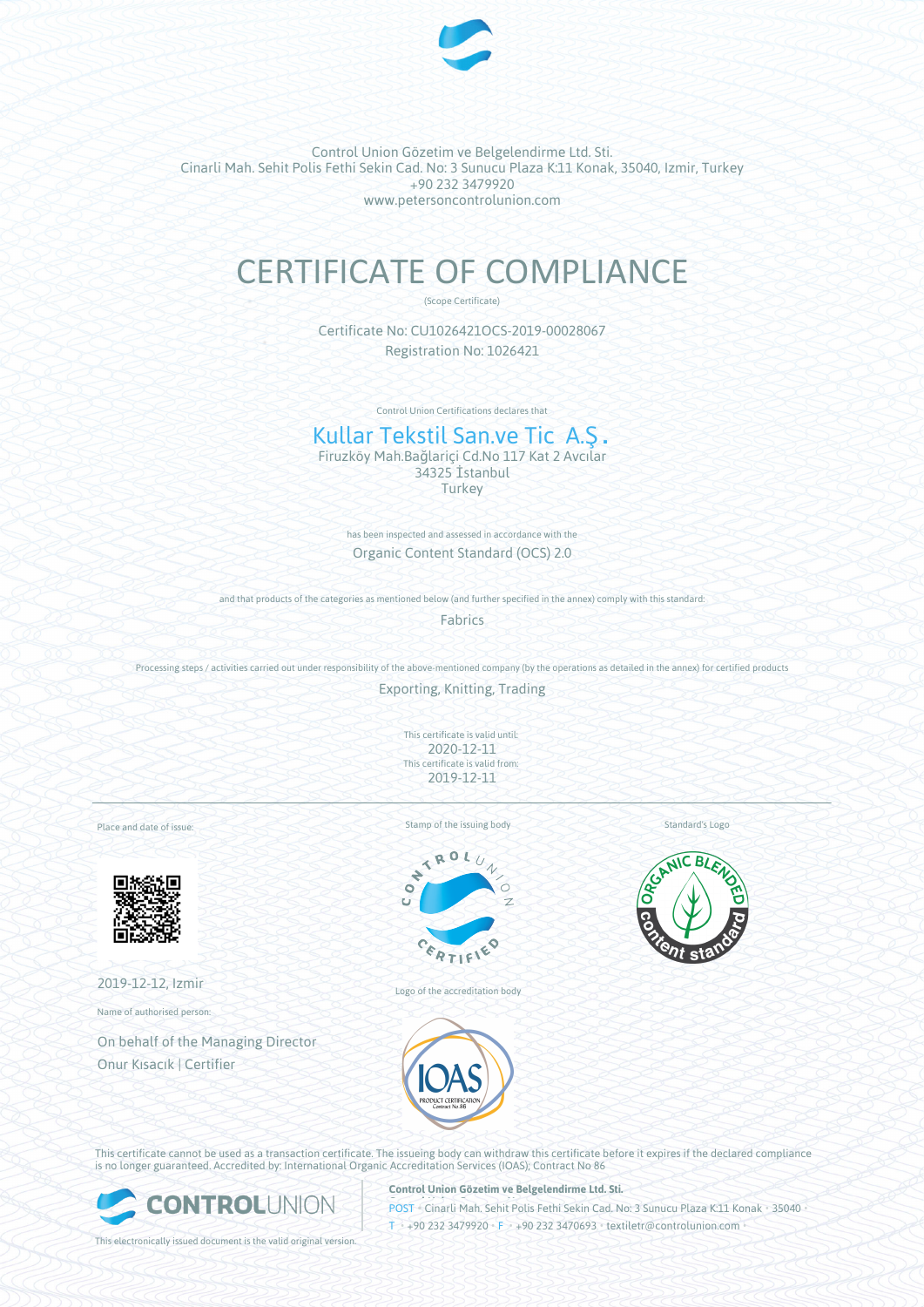

#### Control Union Gözetim ve Belgelendirme Ltd. Sti. Cinarli Mah. Sehit Polis Fethi Sekin Cad. No: 3 Sunucu Plaza K:11 Konak, 35040, Izmir, Turkey +90 232 3479920 www.petersoncontrolunion.com

## Annex to certificate no.: CU1026421OCS-2019-00028067 **Kullar Tekstil San.ve Tic A.Ş. Organic Content Standard (OCS)**

In specific the certificate covers the following products:

| <b>Name of product</b>                                                                    | Label grade                    | <b>Processing unit(s)</b>      |
|-------------------------------------------------------------------------------------------|--------------------------------|--------------------------------|
| Grey single jersey fabrics - 70% Organic Cotton + 30% Recycled<br>Post-consumer Polyester | <b>OCS Blended</b>             | Kullar Tekstil San.ve Tic A.Ş. |
| Place and date of issue:                                                                  | Stamp of the issuing body      | Standard's logo                |
|                                                                                           | ONTROL,<br>O                   | GESANIC ,<br>- BLEN<br>ঀৣ৾     |
|                                                                                           | Ü<br>$\overline{z}$            | б<br><b>Containstant</b>       |
|                                                                                           | $c_{k}$                        |                                |
| 2019-12-12, Izmir                                                                         | Logo of the accreditation body |                                |
| Name of authorised person:                                                                |                                |                                |
| On behalf of the Managing Director                                                        |                                |                                |
| Onur Kısacık   Certifier                                                                  | PRODUCT CERTIFICATIO           |                                |
|                                                                                           | Contract No.86                 |                                |
|                                                                                           |                                |                                |